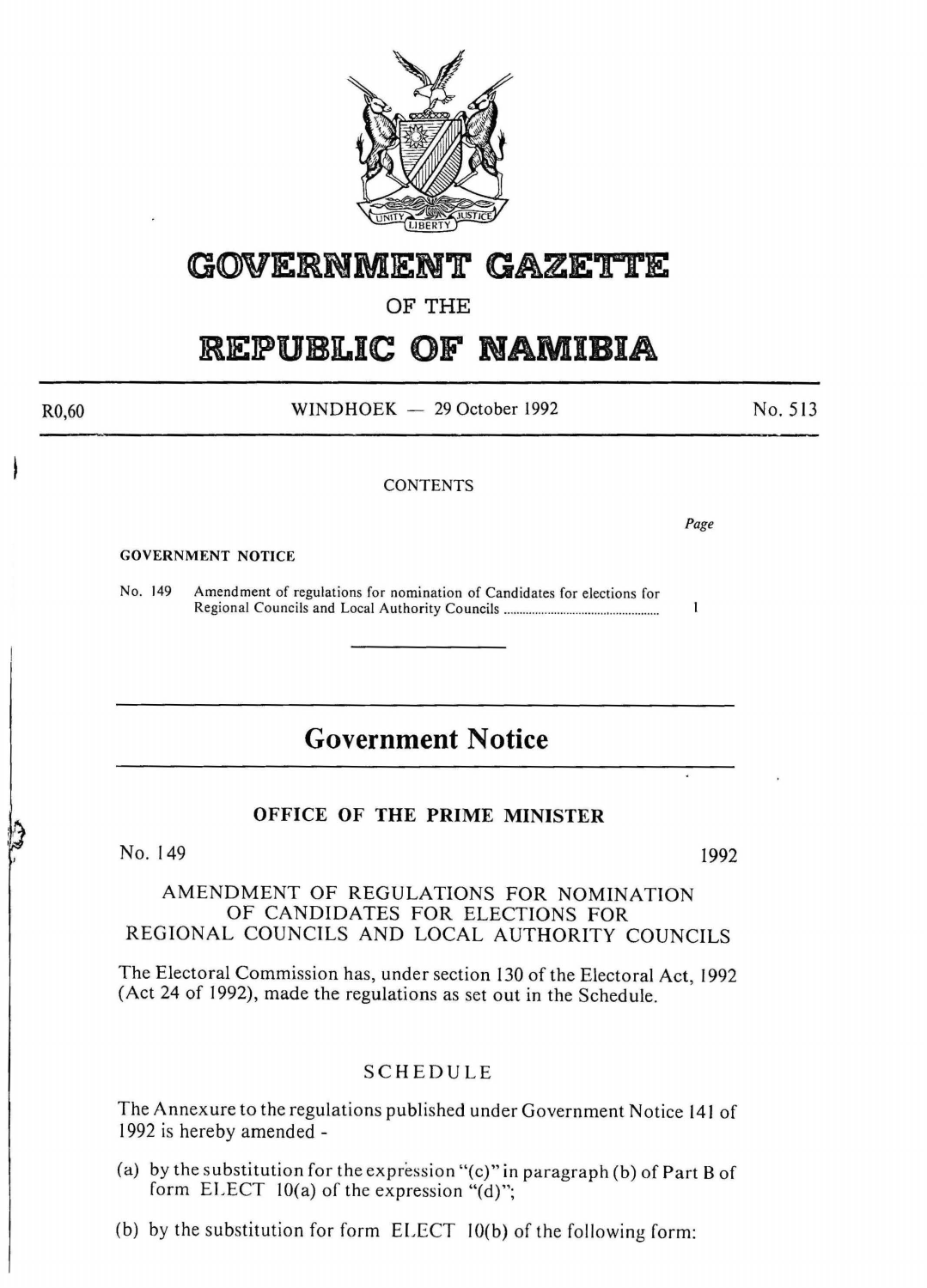" ELECT 10(b)

### REPUBLIC OF NAMIBIA

## LOCAL AUTHORITY ELECTIONS

### NOMINATION OF CANDIDATES IN CASE OF ELECTIONS TO BE HELD ON PARTY LISTS (Sections 67 and 68 of Electoral Act, 1992 (Act 24 of 1992) )

| For use of Returning Officer:                                                                                                |                                |       |         |        |  |  |
|------------------------------------------------------------------------------------------------------------------------------|--------------------------------|-------|---------|--------|--|--|
| Received by me at $\frac{1}{2}$ here is no n $\frac{1}{2}$ and $\frac{1}{2}$ measurement of $\frac{1}{2}$ measurement of 19. | (time)                         | (dav) | (month) | (year) |  |  |
|                                                                                                                              |                                |       |         |        |  |  |
|                                                                                                                              |                                |       |         |        |  |  |
|                                                                                                                              | Signature of Returning Officer |       |         |        |  |  |

PART A - [To be completed in respect of candidates]

| LIST OF CANDIDATES of | (name of political party) |
|-----------------------|---------------------------|
|                       |                           |
|                       | (date of election)        |

-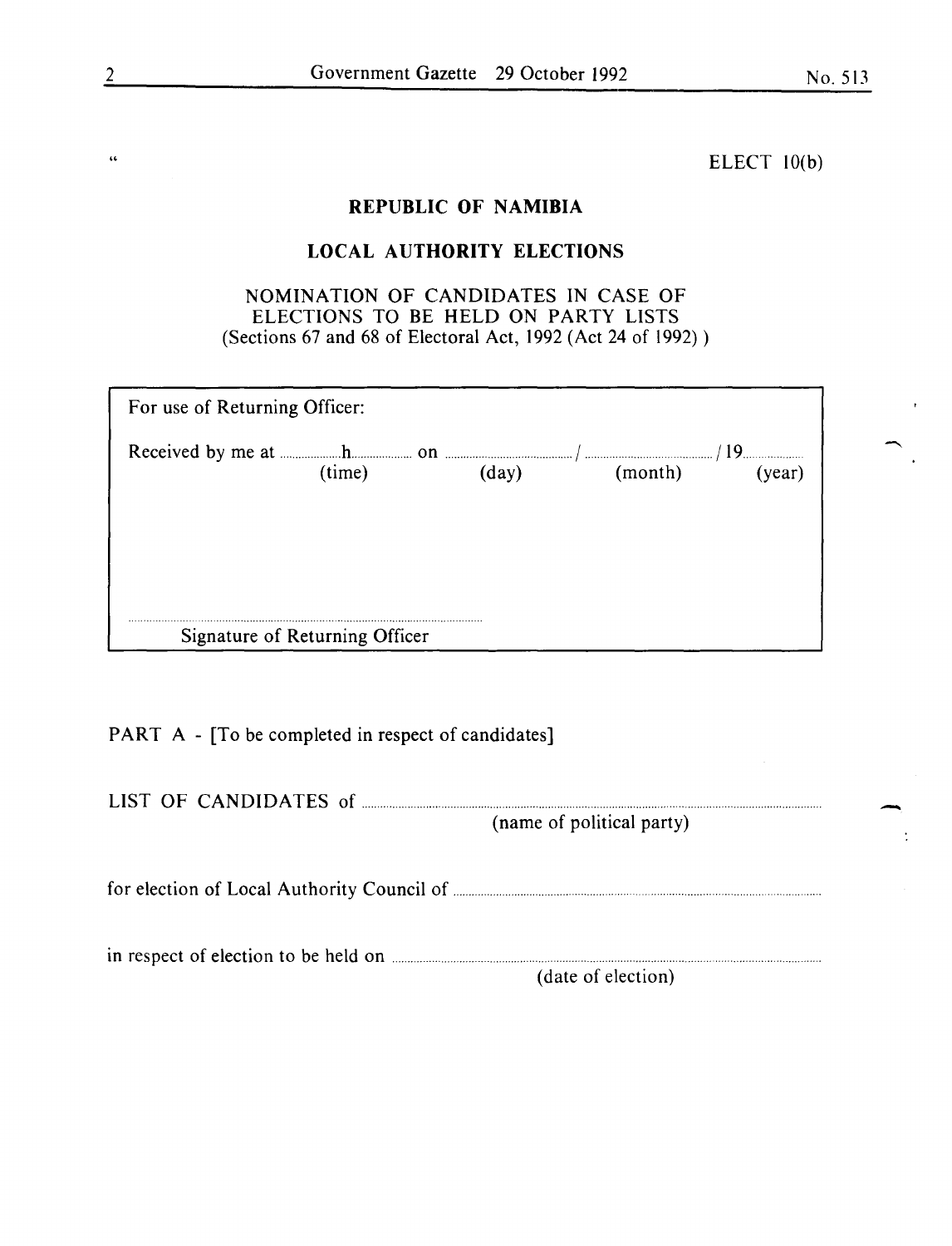$\overline{\phantom{a}}$ 

| $*No.$       | Full Names | (Block Capitals) | Residential address | Registration | Male or |
|--------------|------------|------------------|---------------------|--------------|---------|
|              | Surname    | First Names      |                     | Number       | Female  |
|              |            |                  |                     |              |         |
| $\mathbf{L}$ |            |                  |                     |              |         |
| 2.           |            |                  |                     |              |         |
| 3.           |            |                  |                     |              |         |
| 4.           |            |                  |                     |              |         |
| 5.           |            |                  |                     |              |         |
|              |            |                  |                     |              |         |
| 6.           |            |                  |                     |              |         |
| $7.*$        |            |                  |                     |              |         |
|              |            |                  |                     |              |         |
|              |            |                  |                     |              |         |
|              |            |                  |                     |              |         |
|              |            |                  |                     | $\epsilon$   |         |
|              |            |                  |                     |              |         |
|              |            |                  |                     |              |         |

\*Note: Candidates to be nominated numbering **not** less than the number of members required to fill the seats in the council in question.

PART B - [To be completed by authorized representative of political party]

 $I,$   $\ldots$   $\ldots$   $\ldots$   $\ldots$   $\ldots$   $\ldots$   $\ldots$   $\ldots$   $\ldots$   $\ldots$   $\ldots$   $\ldots$   $\ldots$   $\ldots$   $\ldots$   $\ldots$   $\ldots$   $\ldots$   $\ldots$   $\ldots$   $\ldots$   $\ldots$   $\ldots$   $\ldots$   $\ldots$   $\ldots$   $\ldots$   $\ldots$   $\ldots$   $\ldots$   $\ldots$   $\ldots$   $\ldots$   $\ldots$   $\ldots$   $\ldots$ 

being the authorized representative of ................................................................................................................................. .

(name of political party)

referred to in paragraph (c) of section 39(3), or that paragraph as applied by section  $42(1)(a)$ of the Electoral Act, 1992,

- (a) hereby submit the list of candidates in Part A above in terms of paragraph (a) of section 68( 1) of the Electoral Act, 1992;
- (b) hereby declare that each person whose name appears on the list of candidates in part A above has consented to his or her nomination as a candidate of the above-mentioned political party and that every such person -
	- (i) qualifies to be a member of the local authority council in question as contemplated in section 7 of the Local Authorities Act, 1992 (Act 23 of 1992);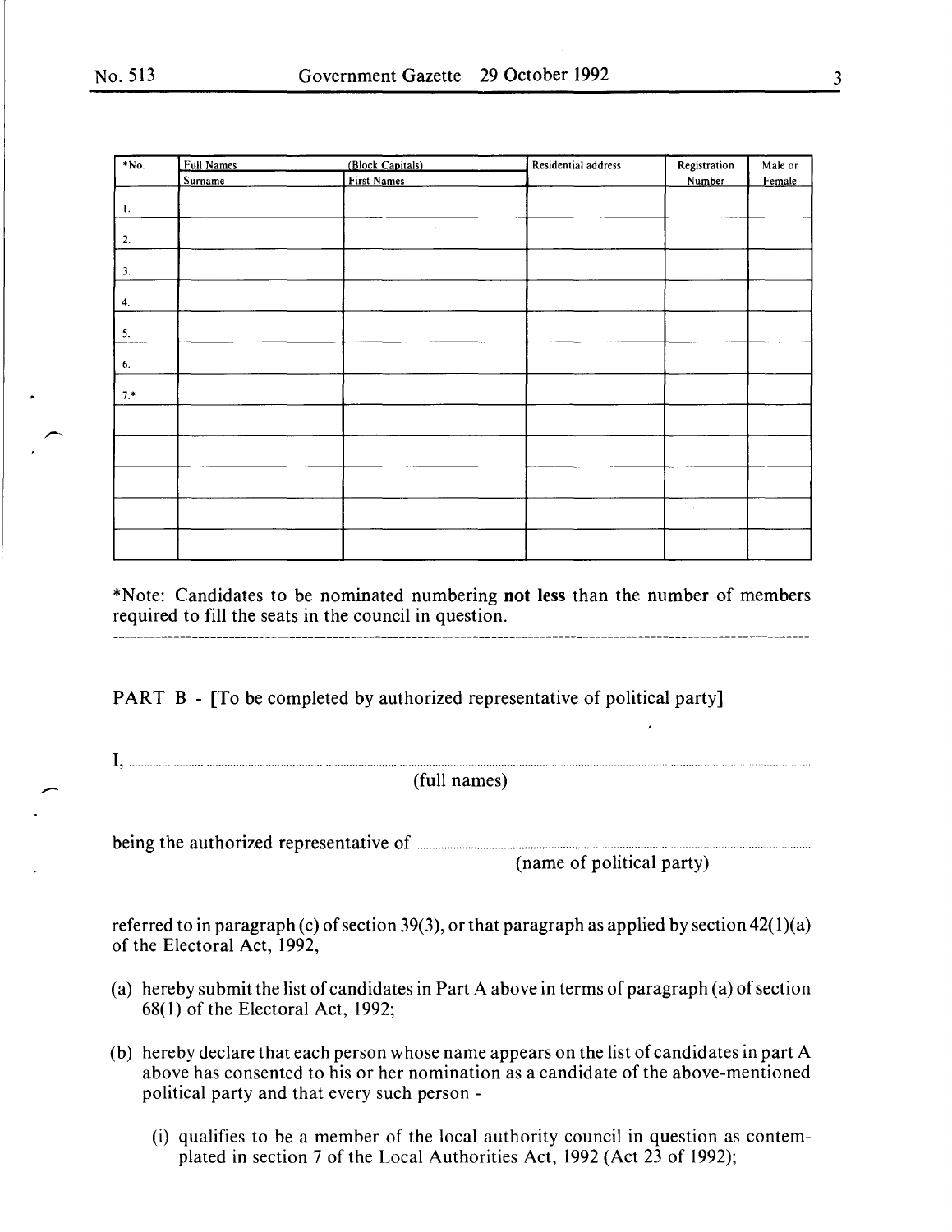-

- (ii) is a registered voter under the provisions of the Electoral Act, 1992; and
- (iii) is a member of the said political party;
- (c) hereby attach a certified copy of the REGISTRATION CERTIFICATE issued in respect of the registration of the said political party.

Signature

example 2.1 and Signature  $\overline{\text{Date}}$  . The Signature  $\overline{\text{Date}}$ 

 $\bar{t}$ 

(d) by the substitution for form ELECT 12 of the following form: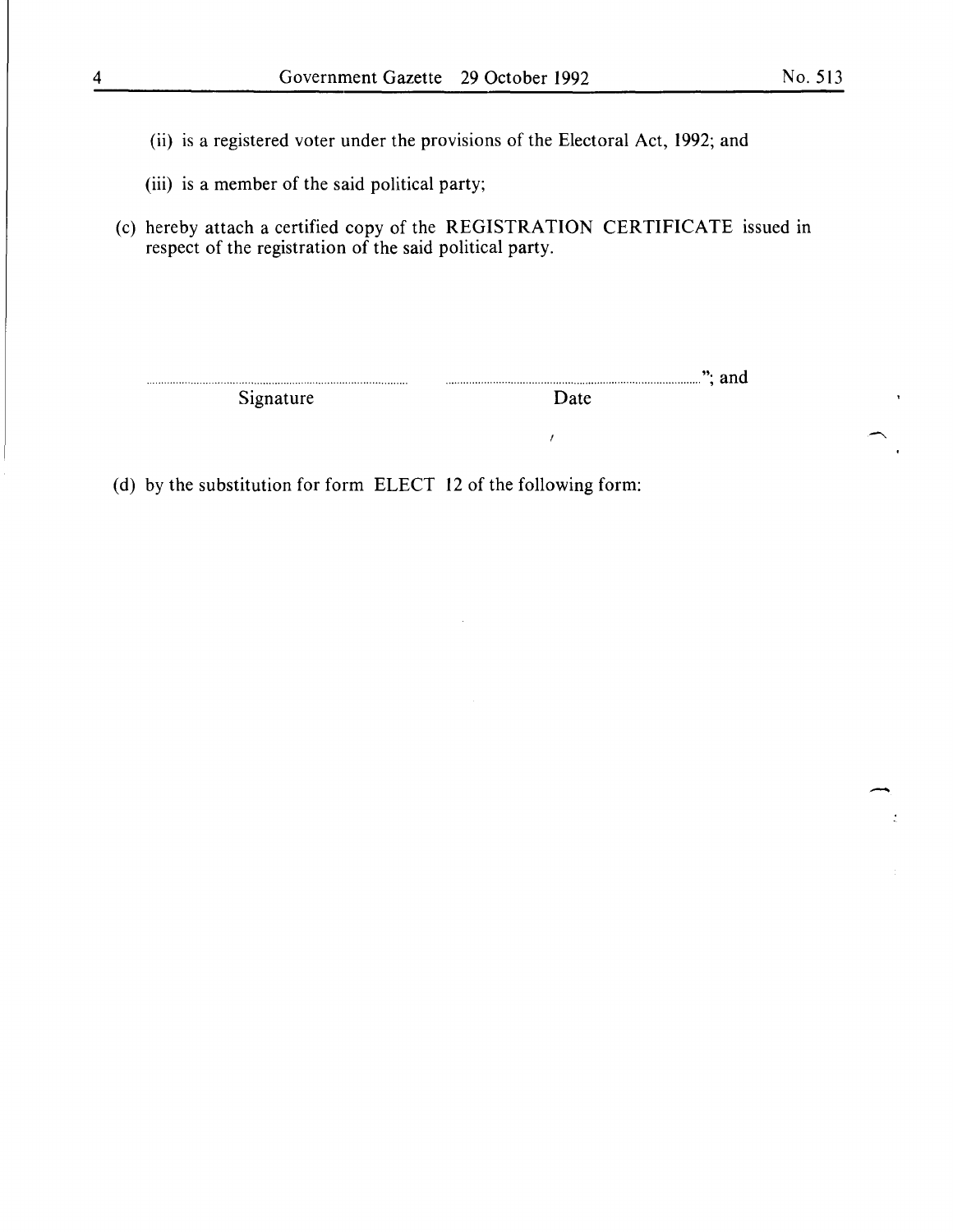$\epsilon$ 

ELECT 12

### **REPUBLIC OF NAMIBIA**

### **LOCAL AUTHORITY ELECTIONS**

### NOMINATION OF CANDIDATE IN PLACE OF PERSON WHOSE NAME IS TO BE DELETED FROM LIST OF CANDIDATES (Section 60(2) of the Electoral Act, 1992 (Act 24 of 1992), as applied by section  $68(1)(a)$  of that Act)

............ in place of

PART A - [To be completed in respect of candidate]

The following person is hereby nominated as candidate of

(political party)

| (full names of person whose name is to be deleted from list of candidates) |
|----------------------------------------------------------------------------|
|                                                                            |
|                                                                            |
| (date of election)                                                         |
|                                                                            |
| Particulars of candidate:                                                  |
|                                                                            |
|                                                                            |
|                                                                            |
|                                                                            |
|                                                                            |
| <b>PART B</b> - [To be completed by candidate]                             |

I hereby consent to the nomination as candidate for the election in question.